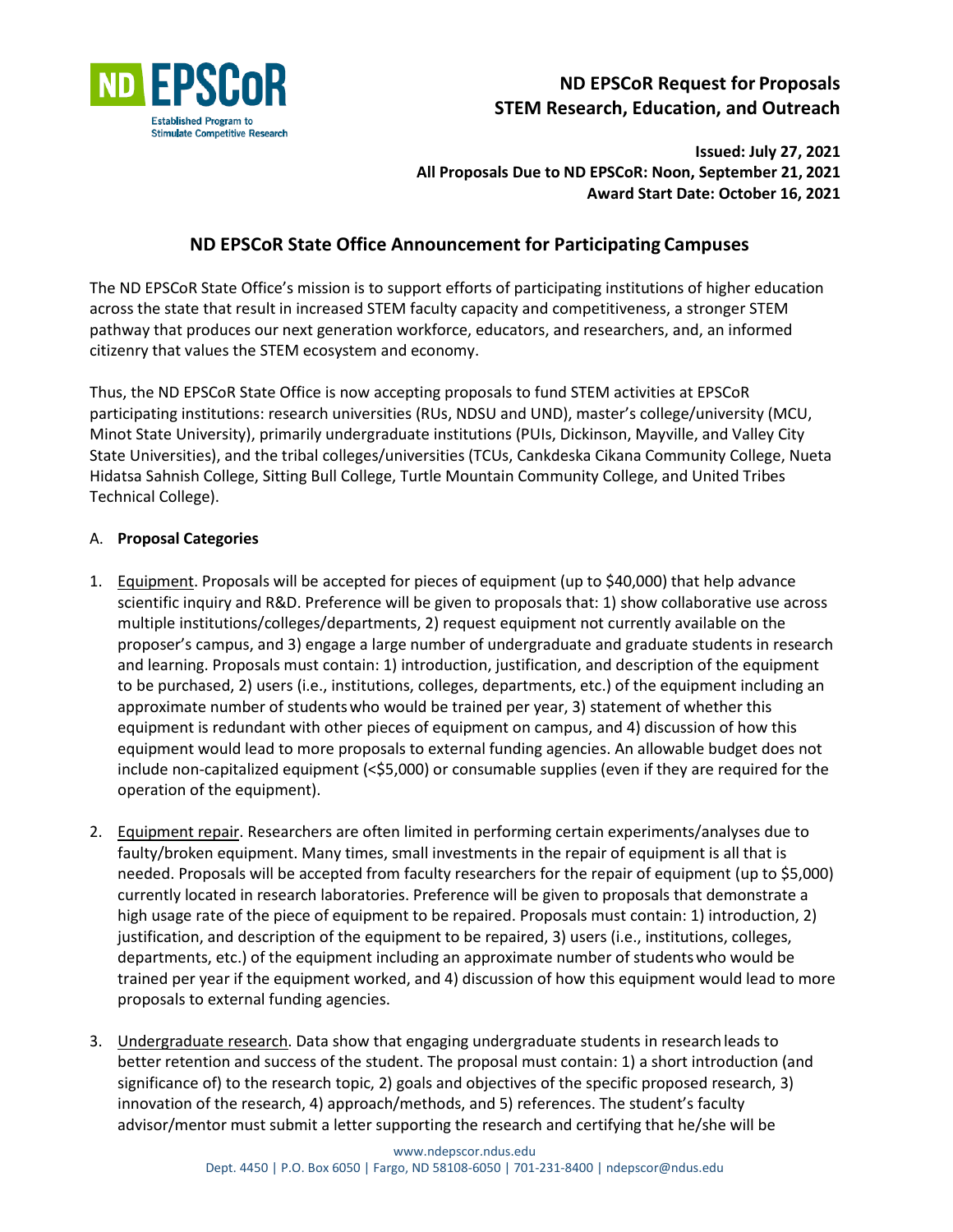providing space/resources and mentoring to the student during the course of the research. Awards up to \$5,000 will be provided. The faculty member must be the PI on the proposal [and submit the proposal]. Students hired under this award are required to complete responsible conduct of research (RCR) training in their first pay cycle. Undergraduate student must be identified to ND EPSCoR by October 1, 2021.

- 4. Seed awards for faculty to collect preliminary data for the preparation of *federal* STEM proposals. Funding will be provided to researchers for the specific purpose of gathering preliminary data needed for proposal preparation and submission to a federal agency. Funds may be used for materials and supplies, student support (undergraduate and graduate), operating services (e.g., recharge center fees), travel within North Dakota to collect samples, publishing and lab technician support. Proposals must contain: 1) an introduction and justification for the research, 2) description of the research and data to be collected, 3) the specific federal agency RFP to which a proposal will be submitted, and 4) a short biosketch (2 page) forall participating researchers. Priority will be given to collaborative, interdisciplinary teams/research. Awards of up to \$15,000 will be provided. Funding may not be used to support faculty salary (unless at an MCU, PUI, or TCU), postdocs, visiting scholars, or non-support personnel (i.e.: researchers) serving in the lab technician role. Students hired under this award are required to complete responsible conduct of research (RCR) training in their first pay cycle.
- 5. External proposal review for large, collaborative and interdisciplinary STEM efforts. The competition for federal research dollars has grown substantially over the past decade. In addition, federal agencies are placing a significant focus on interdisciplinary, cross-cutting efforts. Funds for external peer review will be provided to large, interdisciplinary teams/efforts to help position researchers for even greater success in receiving federal awards. Proposals must contain: 1) list of researchers/affiliations, 2) title of proposal, 3) executive summary of proposal, 4) funding amount, 5) federal agency/program and proposal due date, and, 6) short biosketch (2 page) of all participating researchers. Requests must be received at least four months in advance of the proposal due date so reviewers/review entity can be arranged. Most reviews take approximately one month once the review entity receives the proposal. Awards up to \$5,000 will be made. ND EPSCoR will contract directly with the external review entity for this service.
- 6. Seed awards for faculty and students to engage K-12 in STEM outreach activities. Strengthening and broadening the STEM pathway is a core goal of ND EPSCoR. Proposals will be accepted that focus on activities that build stronger partnerships with K-12 STEM education in the state. Of particular interest are activities that engage underrepresented/underserved students and result in an increased awareness and interest in STEM careers. Proposals must contain: 1) introduction and justification for the activity (i.e., is it grounded in a best practice), 2) description of the activity, 3) description of the K-12 partner entity, 4) a statement whether this is a new or existing activity with this partner, 5) target audience (i.e., grade level, student demographics, etc.), 6) is this a formal or informal activity program, and 7) short biosketch (2 page) of each participating faculty. If an IRB will be needed, proof of an exemption and/or active IRB number will be needed prior to releasing funds. Awards up to \$6,000 will be made. Of particular interest will be the development of virtual/online activities. Students hired under this award are required to complete responsible conduct of research (RCR) and IRB (if required) training in their first pay cycle.
- 7. Development of online/virtual modules for STEM courses. The COVID-19 pandemic illuminated the need to increase our online/virtual presence with respect to training STEM students in a variety of learning settings (classroom, laboratory, etc.). Students are not always able to participate in practical activities that connect practice to theory. Proposals will be accepted that focus on the development of virtual hands-on STEM classroom and laboratory experiences (up to \$6,000) to replace and/or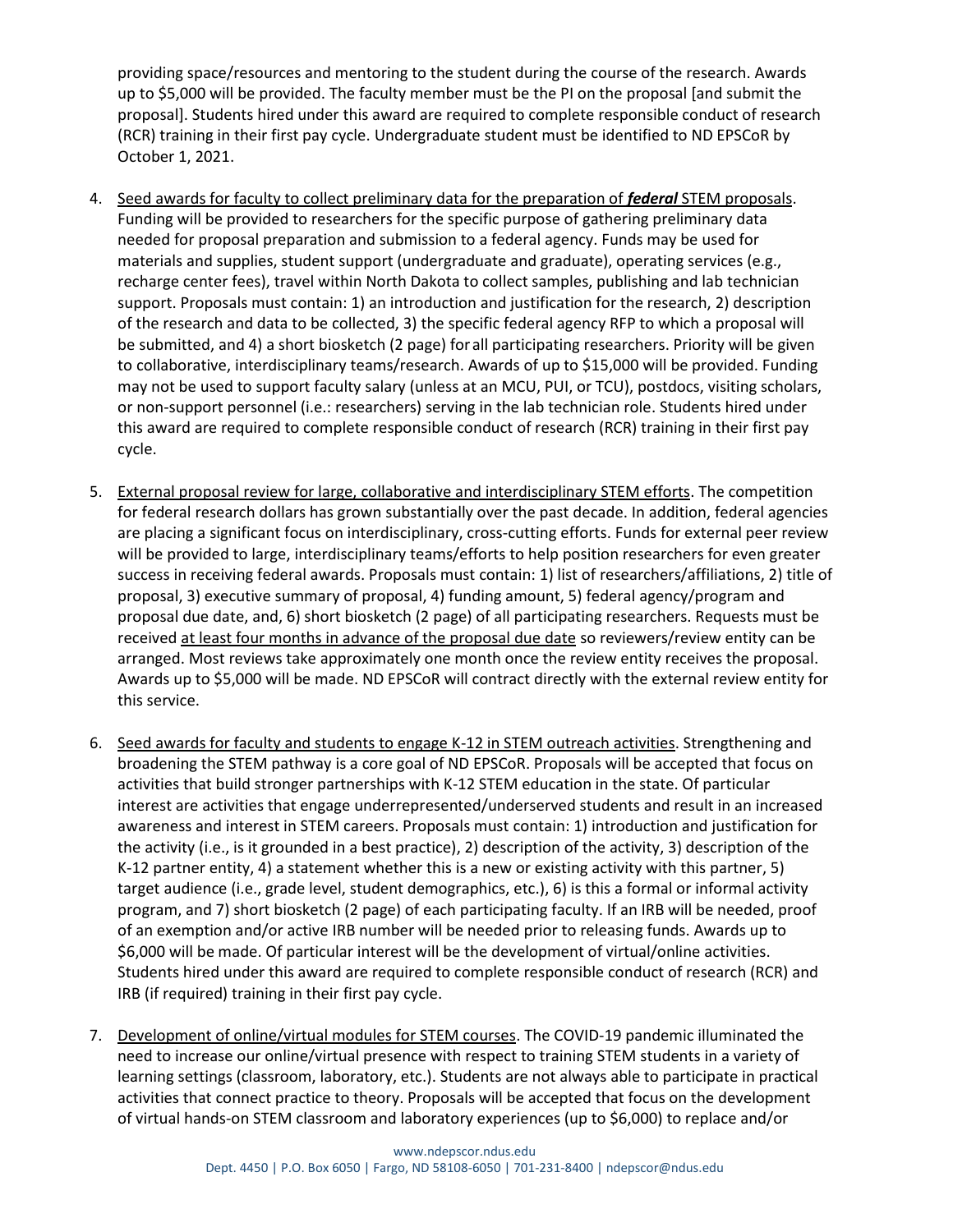enhance the face-to-face STEM classroom or laboratory experience. Proposals must contain: 1) introduction and justification for the activity (course title and number), 2) description of the classroom or laboratory exercise that will result from the award, and, 3) description of the dataset that will be created and provided to students as part of the online STEM classroom or laboratory exercise (and analysis, interpretation, and reporting requirements of the students). Students hired under this award are required to complete responsible conduct of research (RCR) training in their first pay cycle.

ND EPSCoR is particularly interested in proposals that continue to build capacity for the online/virtual implementation of activities to better position ND for the ongoing COVID pandemic and future crises.

- 8. Seed award for community-based STEM research. Funding in this category allows faculty/researchers to engage members of ND communities that are traditionally underrepresented and underserved in (could be individuals, NGOs, associations, community entities, etc.) in community-based STEM research. These community-based STEM research (CBSR) projects must focus on issues impacting their local communities (they must be issues/topics that NSF would fund). Proposals must contain: 1) introduction and justification for the CBSR research (i.e., community need), 2) description of the CBSR research, 3) description of the partnering entity, 4) a statement whether is this a new or existing partner, 5) targeted partner/community demographics, and, 6) a short biosketch (2 page) of each proposing faculty. If an IRB will be needed, proof of an exemption and/or active IRB number will be needed prior to releasing funds. Awards up to \$15,000 will be made. Students hired under this award are required to complete responsible conduct of research (RCR) and IRB (if required) training in their first pay cycle.
- 9. Electronic STEM data sets. Rapid changes in technology and faculty/researcher time constraints mean that throughout our participating institutions, STEM research data sets remain in written format or in file formats that have become obsolete. This category provides funding (up to \$5,000) to hire personnel (i.e., student workers) convert STEM data sets that are important to North Dakota into an electronic format, a precursor to larger data mining/manipulation efforts. Proposals must contain: 1) introduction and justification for the conversion of the STEM data set(s) to an electronic format, 2) description of the size, timespan, and current format of the STEM data set(s), 3) a statement regarding the importance of the data set, and, 4) a short biosketch (2 page) of each proposing faculty.

## B. **Eligibility**

EPSCoR-participating institutions - All tenure-track and tenured faculty or faculty/instructors at a tribal college are eligible to apply for funding. Applicants with past due final reports on other current ND EPSCoR-awarded projects are not eligible to compete.

## C. **Priority**

The intent of this funding is to build research infrastructure and capacity across the state. In addition, funding priority will be to applicants who did not receive an EPSCoR award in the same category in 2019, 2020, or 2021.

## D. **Proposal Submission Deadline**

Proposals are due to the ND EPSCoR office no later than noon on September 21, 2021.Please check with your institution for internal routing deadlines. Proposals for external review of large collaborative and interdisciplinary efforts follow the submission guideline given under section A, item #5.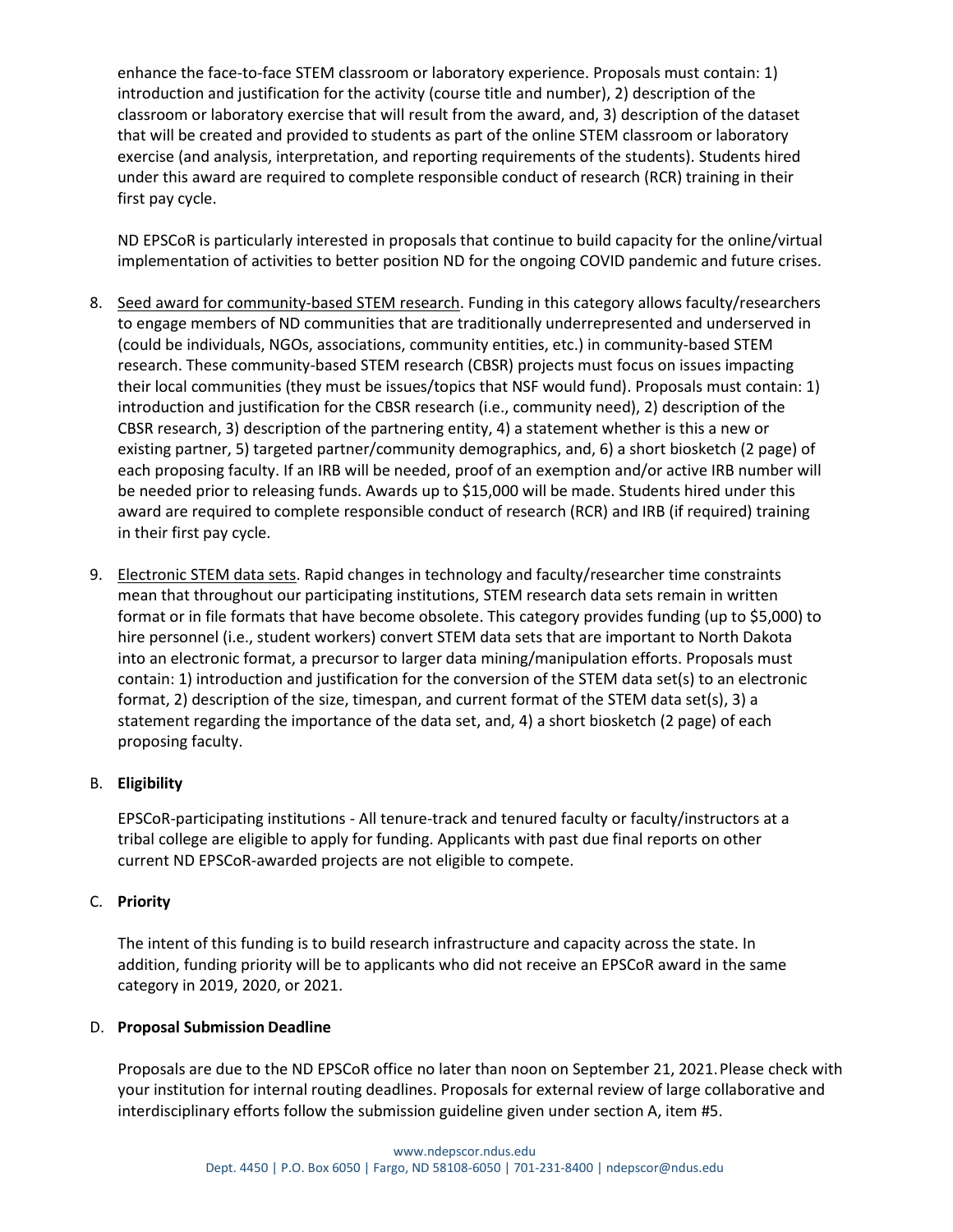The state office has a limited amount of funds to disburse, thus, the submission of a proposal does not automatically guarantee funding.

## E. **Funding Availability**

It is anticipated that funds will be released by October 16, 2021 and may be used through May 31, 2022. No extensions will be granted.

## F. **Proposal Preparation Guidance**

The proposal narrative should be no longer than four pages. In addition to the category specific information noted for each category in section A, the narrative must also contain a section on *how the research/activity fits into the strategies outlined in the North Dakota Science and Technology Plan (the July 1, 2018 version).* This section must include references to specific strategies. The current ND Science and Technology Plan can be found at:

[https://www.ndepscor.ndus.edu/fileadmin/ndus/ndepscor/documents/NDSTPlanFINALJune201](https://www.ndepscor.ndus.edu/fileadmin/ndus/ndepscor/documents/NDSTPlanFINALJune2018.pdf) [8.pdf](https://www.ndepscor.ndus.edu/fileadmin/ndus/ndepscor/documents/NDSTPlanFINALJune2018.pdf)

Each proposal must contain a cover page and budget (and justification).

• Cover page is at:

<https://www.ndepscor.ndus.edu/fileadmin/ndus/ndepscor/STEM/CovSheetSTEM2021.pdf>

• Budget form is at:

[https://www.ndepscor.ndus.edu/fileadmin/ndus/ndepscor/SeedAwards/2020NDEPSCoRStandard](https://www.ndepscor.ndus.edu/fileadmin/ndus/ndepscor/SeedAwards/2020NDEPSCoRStandardBudgetForm.xlsx) [BudgetForm.xlsx](https://www.ndepscor.ndus.edu/fileadmin/ndus/ndepscor/SeedAwards/2020NDEPSCoRStandardBudgetForm.xlsx)

## G. **Proposal Submission**

Applicants from the primarily undergraduate institutions, master's college/university, and tribal colleges/universities. Please follow your institution's standard process for routing and approving proposals submitted to external agencies. **Each institution may have a different internal deadline for routing purposes.**

Applicants from UND. Your proposal requires review and approval through your normal proposal routing process, including the UND Division of Research and Economic Development. The UND Research Office has set an internal deadline of September 14.

Applicants from NDSU. Your proposal requires the signatures of the Department Chair/Dean. **Once you have those signatures, you will submit your proposal straight to the ND EPSCoR office.**

All applicants. Please submit your proposal electronically as a single, searchable PDF to [ndepscor@ndus.edu](mailto:ndepscor@ndus.edu) (and a copy to Jean Ostrom-Blonigen, [jean.ostrom@ndus.edu\)](mailto:jean.ostrom@ndus.edu) with the subject heading of "2021 STEM RFP."

If you have any questions, please contact Kelly A. Rusch [kelly.rusch@ndsu.edu](mailto:kelly.rusch@ndsu.edu) or Jean Ostrom-Blonigen [\(jean.ostrom@ndus.edu\)](mailto:jean.ostrom@ndus.edu).

## H. **Proposal Evaluation**

Proposals will be evaluated for fit with the ND EPSCoR State Office mission, the ND S&T Plan, and national priorities related to broadening participation in the STEM ecosystem.

## I. **Award Requirements**